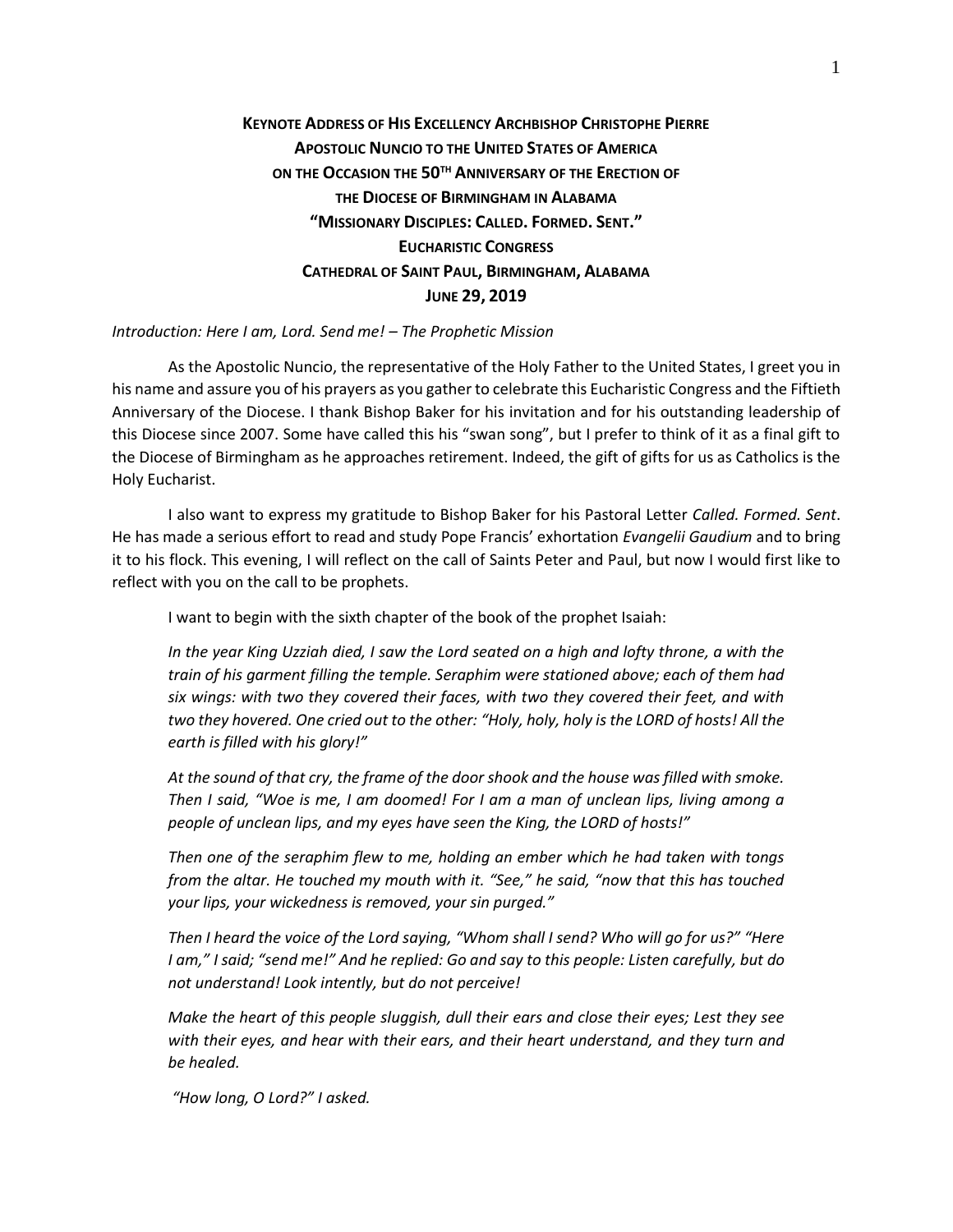*And he replied: Until the cities are desolate, without inhabitants, Houses, without people, and the land is a desolate waste. Until the LORD sends the people far away, and great is the desolation in the midst of the land. If there remain a tenth part in it, then this in turn shall be laid waste; As with a terebinth or an oak whose trunk remains when its leaves have fallen. Holy offspring is the trunk.*

I chose this passage, not only because you have been anointed as "priest, prophet and king" in your baptism, but also because as "missionary disciples", you will be sent to God's people with a prophetic message. Sometimes you will reflect on your own unworthiness to be given such a gift and a task. I also chose this passage because you may be asking a question, which many of the lay faithful are asking, especially in the face of so many scandals in the Church: *How long, O Lord*?

Yesterday, we had a Eucharistic procession and people adored Christ in reparation for the sins and failings of Church leaders and to bring healing. Many people spent time in adoration, consoling the Heart of Jesus in the Blessed Sacrament. Each day we read stories, some old and some new, in the newspapers or online about the abuse scandal, about how the Church is declining, how she is already a smaller and less powerful Church. We are regularly reminded about fallen-away Catholics and about the rise of the "nones". On the surface it appears that the Church's enemies are growing stronger, and we wonder: *How long, O Lord?* But, it is precisely at this time, that God has called you to something great – to be His; to be His disciple; to be His prophet!

In this passage from Isaiah, we see a strong connection between vocation and mission. Isaiah has a powerful and mysterious encounter with God. It is at the same time wonderful and terrifying. It is full of light and wonder, but it is terrifying, because the prophet recognizes his own littleness and sinfulness in the presence of the grandeur and majesty of the heavenly court. Conscious of his own misery he says, "My eyes have seen the King, the Lord of hosts."

His encounter with the Lord is more powerful than his weakness. God sends one of the seraphim to purify and cleanse the lips of Isaiah, making him fit for mission. The encounter with the Lord is life changing: there is an outpouring of mercy upon Isaiah, who is transformed into a servant of His Word. Suddenly, a new way of life takes shape in Isaiah. His heart is set ablaze to love in a new way.

The Lord asks, "*Whom should I send?*" Immediately, Isaiah, who had only just moments before recognized his own unworthiness, promptly says, "*Here I am. Send me!*"

Then God gives him an initial mission: *Go and say to this people: Listen carefully, but do not understand! Look intently, but do not perceive! Make the heart of this people sluggish, dull their ears and close their eyes; Lest they see with their eyes, and hear with their ears, and their heart understand, and they turn and be healed.*

It seems a lot like our mission, as we are sent to lapsed Catholics and Christians, who have rejected their heritage in favor of the latest trends or in favor of no religion whatsoever. The people of Isaiah's time and of our time are not unlike the many to whom Jesus was sent in the Gospel; there, the mercy of God was before their eyes and His Word was in their ears, but it passed right through them because of the hardness of their hearts. They became progressively more stubborn to his invitations to conversion.

This hardness of heart, dullness of hearing, closing of eyes, and incomprehension of hearts led Isaiah to ask: "*How long, O Lord?"* To which, the Lord replied: "*Until the cities are desolate, without*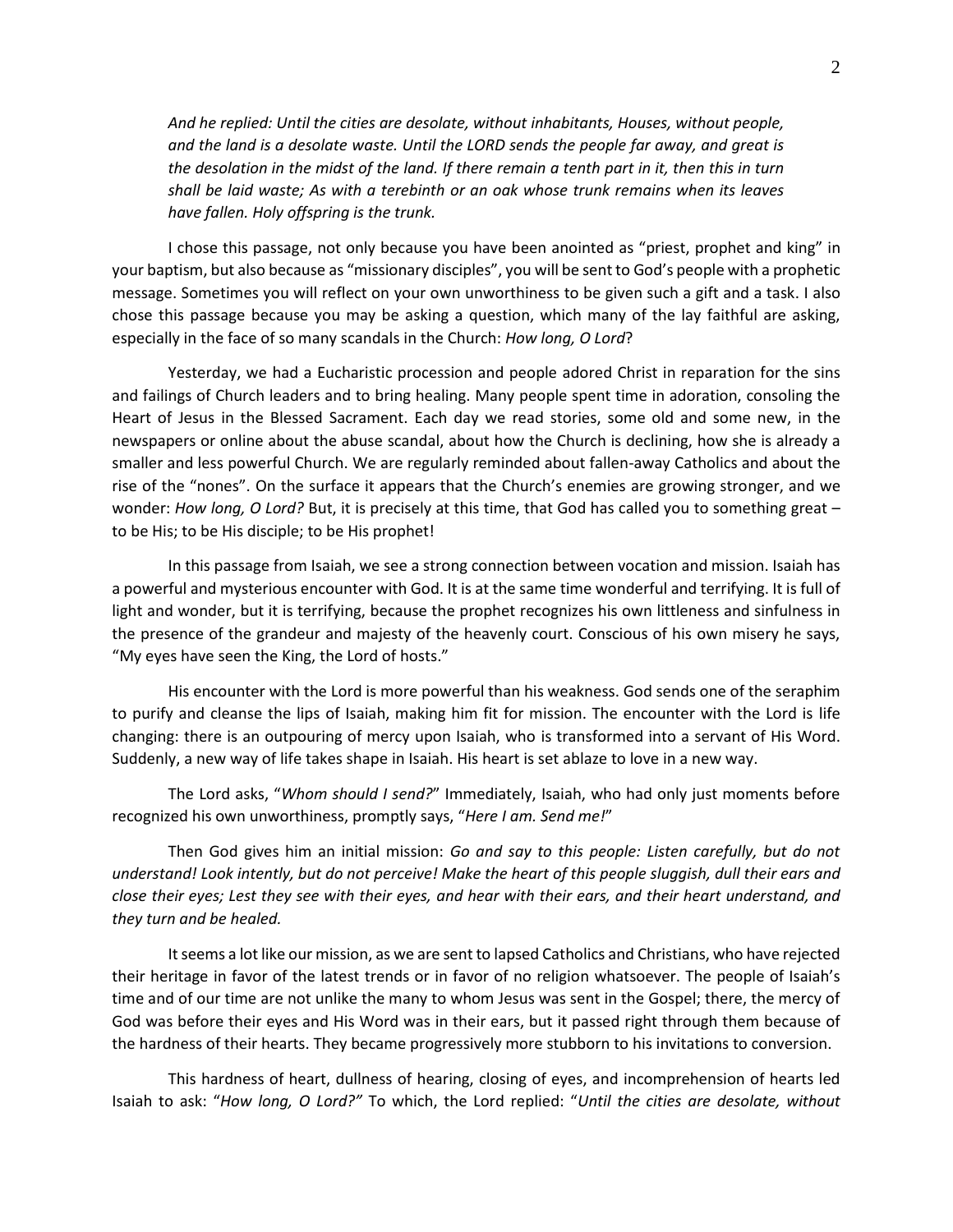*inhabitants, Houses, without people, and the land is a desolate waste. Until the LORD sends the people far away, and great is the desolation in the midst of the land. If there remain a tenth part in it, then this in turn shall be laid waste; As with a terebinth or an oak whose trunk remains when its leaves have fallen. Holy seed is its stump."* 

Pope Francis has a dream for Christ's Church – that it would be a missionary Church. He writes:

I dream of a "missionary option", that is, a missionary impulse capable of transforming everything, so that the Church's customs, ways of doing things, times and schedules, language and structures can be suitably channeled for the evangelization of today's world rather than for her self-preservation. (POPE FRANCIS, APOSTOLIC EXHORTATION *EVANGELII GAUDIUM*, 24 NOVEMBER 2013, 27)

This passage from Isaiah reveals a great rule for every Christian missionary vocation: the missionary does not have to be preoccupied with the number of persons that can be reached or who will respond, but rather with the truth of the experience proposed in its *essentiality* and *depth.* These are the characteristics of the "holy seed" of which God speaks to Isaiah.

*Essentiality* means being concerned with that which is necessary—to the life of the person. The "holy seed" appears as a barren stump, without leaves or fruit; the leaves and fruit will come when God wills it, but everything must be absolutely centered on what really matters (cf. Mt 10:9-10) – the proclamation, the kerygma, the person. The rest is in God's hands and will flourish according to His plan and His will. *Depth* is important too, because the stump or trunk is ready to renew the whole tree, beginning from the roots.

Just as God sent Isaiah as a missionary to begin this renewal and to offer comfort to the people during the time of exile, so too two thousand years ago, He sent His only-begotten Son into the world. Jesus, in turn, gathered to Himself the Twelve, His Apostles, and sent them. The Apostles in turn called others to be missionaries. Some, like Stephen and Philip, were called to be deacons; others, like Priscilla and Aquila, became helpers of Saint Paul. Their legacy continues in the Church. God calls each of us by name, in a unique and personal way. He calls. He forms. He sends.

#### *God Calls. Do I listen?*

But if, God calls, "Do I listen?" It is one thing to point the finger at others and to accuse them of stubbornness and not listening. It is another to look in the mirror and ask: *Do I listen?*

In the Old Testament, in the Book of Deuteronomy, Moses invited the people to listen: "*Hear, O Israel, the statutes and decrees which I am teaching you to observe, that you may live…*" (Dt 4:1) Again in Deuteronomy, Moses gave them the commandment, "*Hear, O Israel. The Lord your God is God alone; therefore, you shall love the Lord your God with all your heart, mind, soul, and strength*."

Listening to God is the way of wisdom and life. God chose to be close to his people and to give them the gift of the Law. Like Isaiah and Ezekiel, the prophet Jeremiah had to preach to a rebellious and stubborn house and exhorted the people: "*Listen to my voice; then I will be your God and you shall be my people. Walk in all the ways I command you so that you may prosper*." (Jer 7:23) Unfortunately, the people of Israel did not listen to the voice of the Lord and were exiled.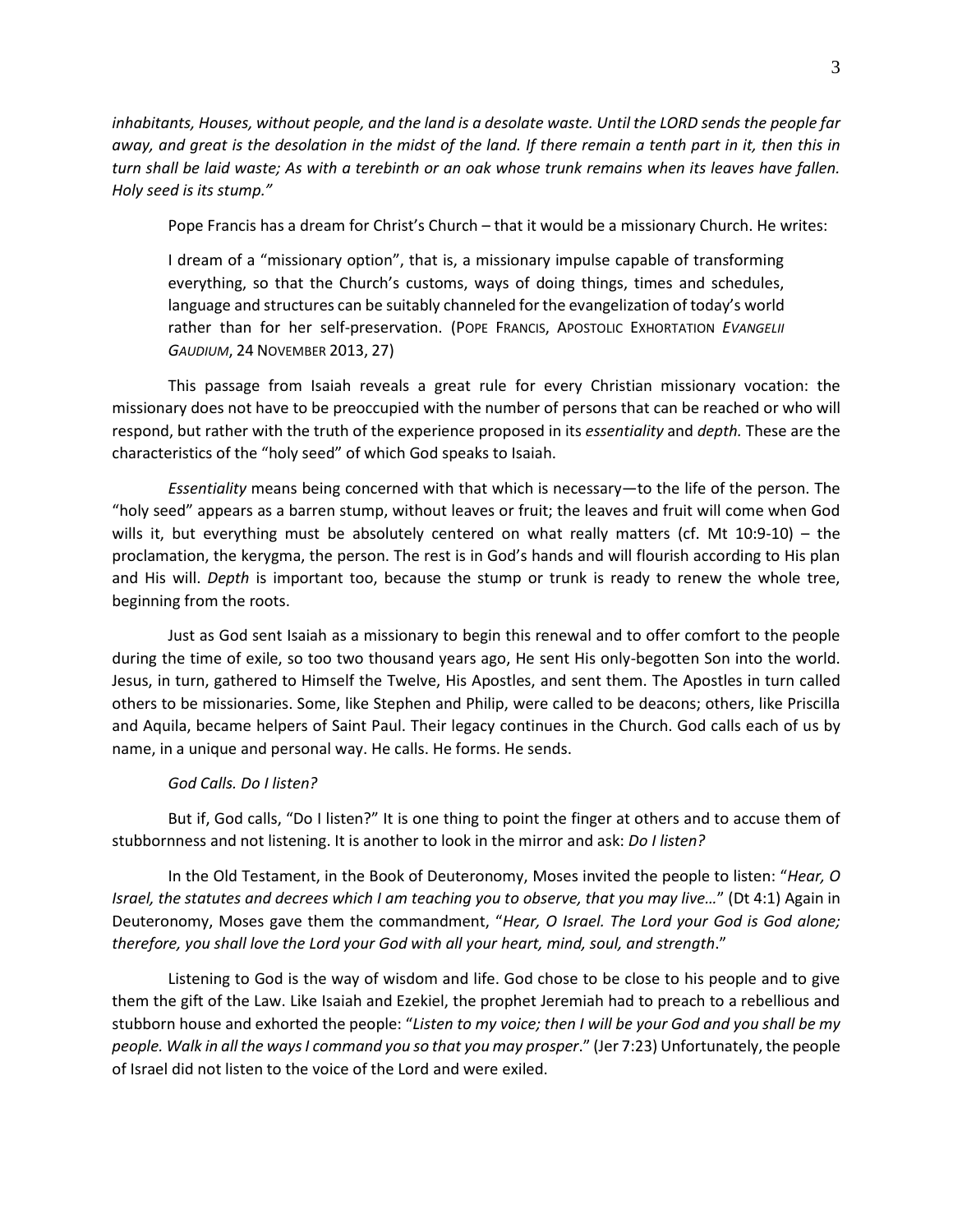We too struggle to listen to God's voice in a world marked by noise, shouting, and arguing  $- a$ world without silence. We prefer to place our trust in our own voice, convictions, attitudes, and customs, especially when it benefits us personally. In these moments, we are like Israel, choosing to rely on our own ways, not unlike Israel. Even when we hear his voice, we sometimes harden our hearts, lacking the courage to do what we know to be just and right.

Nevertheless, the Lord does not cease to send prophets to His people to break through their deafness and the hardness of their hearts: *From the day that your fathers left the land of Egypt even to this day, I have sent you untiringly all my servants the prophets. Yet they have not obeyed me nor paid heed; they have stiffened their necks and done worse than their fathers*. (Jer 7: 25-26).

The Lord does not grow tired of trying to win the hearts of his people. He continues sending prophets, knowing that *when you speak all these words to them, they will not listen to you either; when you call them, they will not answer*. (Jer 7:27)

God knows our stubbornness, but he will not resign himself to losing us. He wants to win our hearts. He sent Jeremiah to speak with clarity, hiding nothing from the people about how He saw them: *This is the nation that does not listen to the voice of the Lord, its God, or take correction. Faithfulness has disappeared; the word itself is banished from their speech.*" (Jer 7:28)

The insistence of the Lord in sending prophets is like the sower in the Gospel parable who throws seed everywhere, hoping that it might grow and bear fruit abundantly. The soil, however, is the human heart. The invitation of the Psalmist is to *harden not your hearts*. St. Alphonsus Liguori says, "Paradise for God is the human heart." God wants to dwell there!

God insists on sending prophets to win our love because he wants to be close to us. But God was not satisfied with giving us as gifts of love all the wonders of creation, the justice and beauty of the Law, or even the prophets. To win our love he has gone so far as to give all of Himself to us. *For God so loved the world that he gave his only Son*. (John 3:16)

When the Eternal Father saw us dead in sin, what did He do? In His immense love, He sent His beloved Son, to make atonement for us and to restore us to life. In giving us His Son, He gave us everything that is good –grace, mercy, and love. God could have saved us without suffering and dying, but to prove His love for us, He chose to be rejected, as had all the prophets, and to die on the Cross. What could have ever led God to do such a preposterous thing? St. Bernard of Clairvaux says, "It was love, careless of its dignity."

Saint Bernadine of Siena says that people remember more vividly the signs of love shown them in death. For example, friends usually leave one another a token of affection – a ring, a family heirloom, a painting. But what did Jesus leave us at Calvary? He left us everything! He left nothing for Himself! He gives us everything once more in the Eucharist we receive at each Mass and adore upon the altar! It is the Sacrament of His Love!

How can we close our hearts to this love? This Eucharistic Congress represents a moment of grace for us to hear his Word and welcome it in silence, just as Mary did in conceiving the Savior. This is the acceptable time to open our hearts to his love and to rediscover our vocation as prophets of the Lord and as missionary disciples reminding people of God's closeness to them. *What other people has a God so*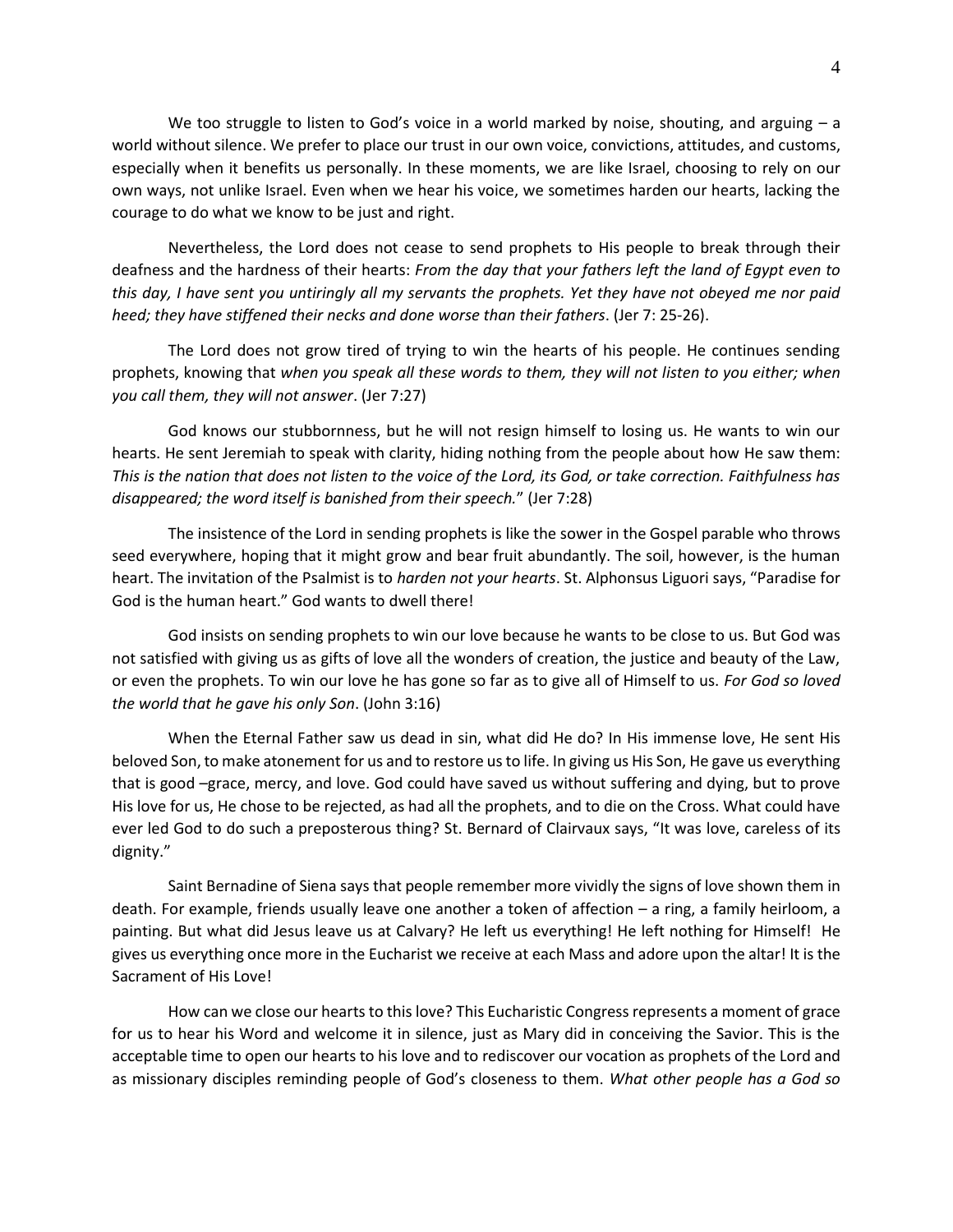*close to it as we have*?!!! In the Eucharist, God is close. He comes to be with His people. He calls us, inspired by the Eucharistic love we have received, to be prophetic witnesses to His love! He calls.

#### *Formation of the Heart*

God calls. He forms. He sends. Why did the Father send His Son? Why did Jesus send the Twelve? Why did the Apostles send others? Because God had compassion on His people. He did not wish them to die or to remain permanently desolate; rather, He wanted to renew them with His mercy. In every age, God calls and sends. But before He sends, He forms.

Beginning with the Fifth Chapter of Saint Matthew's Gospel, Jesus begins forming His disciples. He ascends the Mount of the Beatitudes, just as Moses ascended Sinai, and begins to teach. He shaped and formed the hearts of disciples, instructing them about the interior attitudes that they needed to have – poverty of spirit, purity of heart, meekness, and so on. Afterward, he reminded them of the their call: they were to be salt of the earth, purifying the world of wickedness and adding flavor to life, and light of the world, banishing the darkness. He instructed them in the Law, which he had not coming to abolish but fulfill. Then, he told them that unless their justice exceeded that of the scribes and Pharisees, they would not enter into the Kingdom.

In subsequent chapters, Jesus taught them how to pray. Finally, at the conclusion of His great Sermon on the Mount, at the end of the ninth chapter of St. Matthew's Gospel, Christ looked out at the vast crowd and had compassion. He not only asked the disciples to "pray that the Lord of the harvest would send more laborers into this harvest", but, in the tenth chapter, he called the Twelve to Himself and gave them authority to preach, teach, and heal in His Name and to proclaim, "The Kingdom of Heaven is at hand!"

In Saint Luke's Gospel, after the sending of the Twelve, the predictions of His Passion, and the Transfiguration, Jesus instructed His disciples about the cost of discipleship. Finally, He sent out the seventy-two.

Nota bene: In calling the Twelve, He called them to Himself. He did this before sending them on their mission. Upon the return of the seventy-two, He told them: *Blessed are the eyes that see what you see. For I tell you that many prophets and kings wanted to see what you see, but did not see it, and to hear what you hear, but did not hear it.*

There is the formation of our minds that we receive when we study the Catechism or the Bible and learn more about our faith; we are privileged to hear what others have not heard. Further still is the formation of the heart that occurs when we are with Him – in His Presence – when we adore and see Him with the eyes of faith. The Carmelite, Elizabeth of the Trinity, wrote:

"I wish I could teach you the secret of happiness the way God has taught me! You say that I don't have any worries or sufferings. It is true, but if you know how to be happy, then you can be happy in the exact opposite situation. You need to construct a "cell" within your soul. You will know that the good God is there, and you will enter this cell time and time again. When you feel nervous or assailed by melancholy, run immediately into your refuge and entrust everything to the Master. If you know Him in prayer, nothing will irritate you. In reality, there you find rest. To pray is to go with all simplicity to the one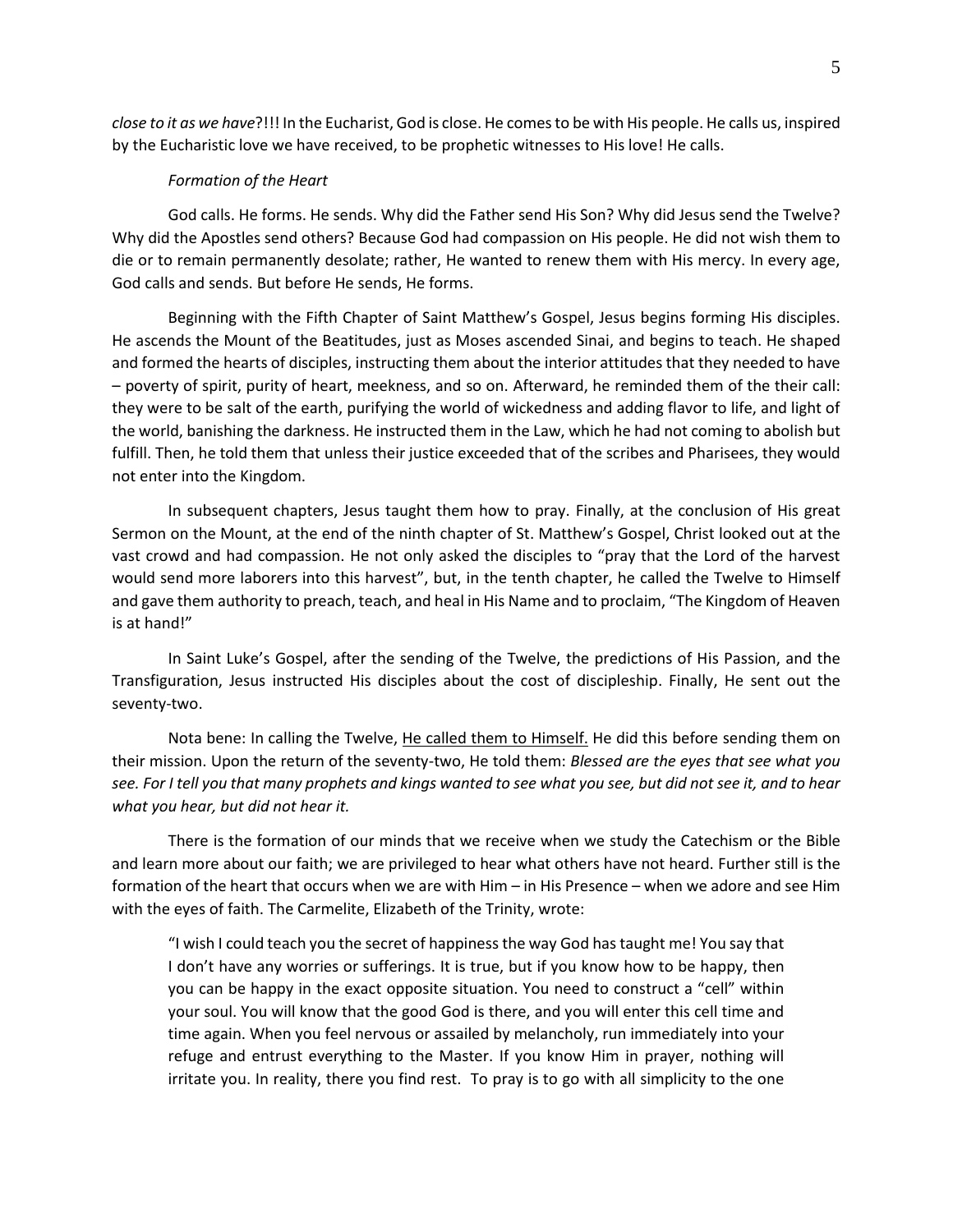who is Love and to remain there with Him like a child in his mother's arms – to abandon one's heart to Him. That is happiness."

While we can pray, of course, at home, there is nothing like gathering with others for Sunday Mass or making a visit to the Blessed Sacrament and praying heart to heart before the Lord. He is there, waiting for us in the Tabernacle, a hidden but very Real Presence. He waits to hear from us. He longs to warm our hearts. But why?

Saint Paul tells us that: "*God, who is rich in mercy, out of the great love with which He loved us, even when we were dead in our transgressions brought us to life in Christ.*" He did this to show us *the immeasurable riches of his grace in his kindness to us in Christ*. Saint Paul continues that it was not through our merits that we have been raised up; rather, *it is by grace through faith* that we have been saved. This grace is a *gift of God*.

God's gift of Himself to us reaches its high point in the sacrifice of His Son at Calvary. In the Body of the Crucified and Risen One, we see both the glory and the humble, tenderness of our God. The glory of the Lord shines in the total giving of Himself to us – on the Cross and as Food in the Holy Eucharist. It is the glory of the Cross, with which we were marked in baptism, to which we must all give witness!

In the third chapter of John's Gospel, Jesus told Nicodemus: "*Just as Moses lifted up the serpent*  in the desert, so must the Son of Man be lifted up, so that everyone who believes in him may have eternal *life.*" This is our joy: that we are so loved by God that He not only created us but also redeemed us through the offering of His own beloved Son!

Yes, *God so loved the world that he gave his only Son, so that everyone who believes in Him might not perish but may have eternal life*. Here we see that the plan of God involves mercy, not abandoning us to destruction, but drawing us to Himself to have eternal life. How many times at sporting events, one sees signs that read: "John 3:16"! For us as Christians, our sign is the sign of the Cross. At the cross we discover the sign of the Divine Mercy and gaze upon the glory of the Lord. Catholics of a previous era once learned the definition of a sacrament: "A sacrament is an outward sign, instituted by Christ, to give grace."

The Holy Eucharist, instituted by Christ at the Last Supper, is a visible sign, under the appearance of bread and wine, of an inward reality – His Real and Substantial Presence. The Eucharistic Presence of the Lord is a reminder of God's permanent and relentless love – of the new and eternal covenant. Saint Francis de Sales says that, "In no other action can the Savior be considered more tender or more loving than in this one, where he annihilates himself, so to say, and reduces himself to food, in order to penetrate our souls and to unite himself to the hearts of his faithful."

Again, just as He called His disciples to be with Him, so too in Holy Communion, He unites Himself with them. He forms their hearts in love.

## *God sends us: the Mission of Building a Culture of Encounter*

Only after calling and forming his disciples, did Christ send them forth. To whom did He send them and to whom does He continue to send them? He sends them to the lost sheep – to those worn out from a lack of guidance from their leaders; to those who wander through the grass hungering for something to eat but finding nothing that will really satisfy them; to those longing for true drink but who are forced to imbibe that which never quenches their thirst.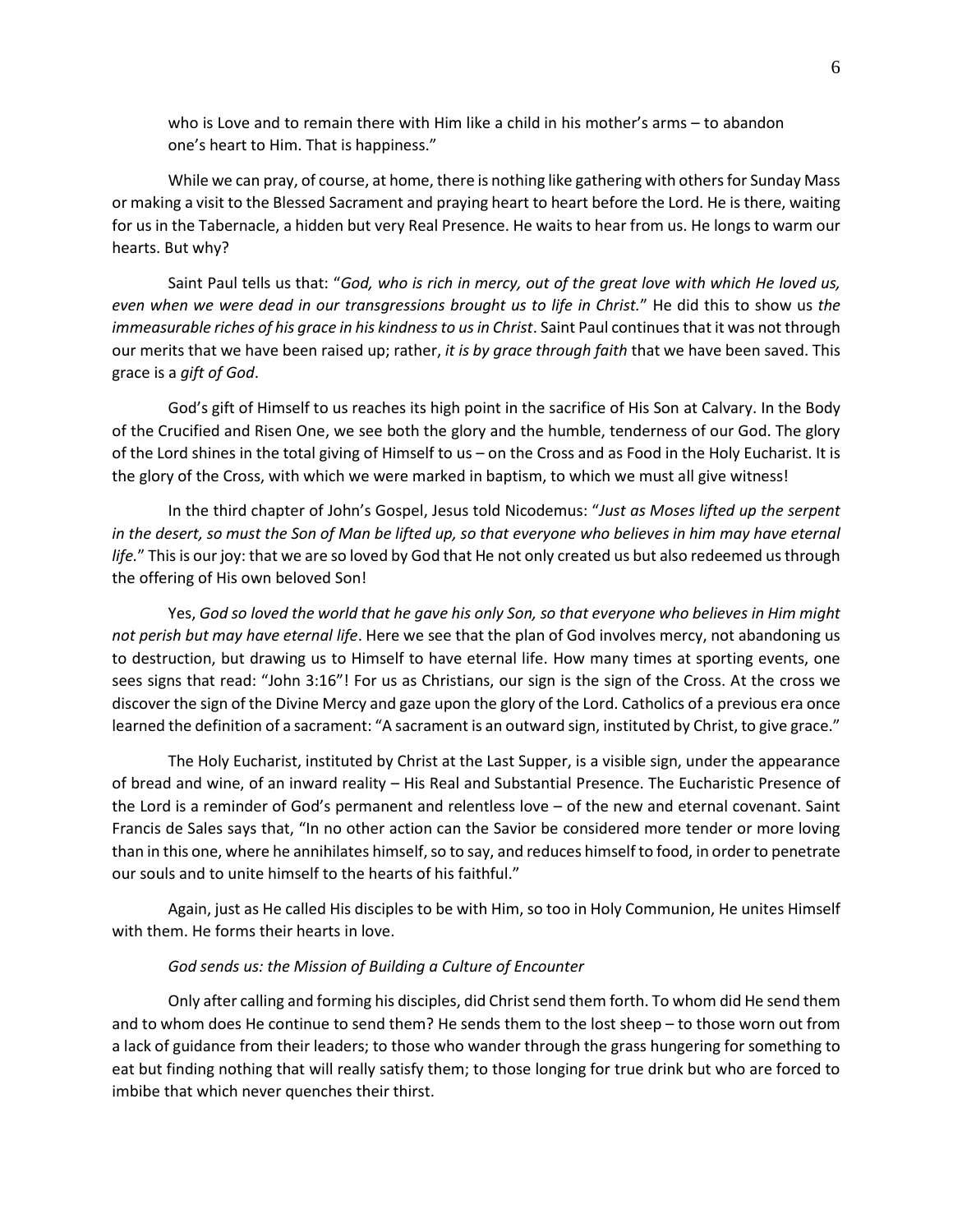In the end, He is the One who is the true Shepherd. He is the Bread of Life, who fills us so that we never hunger. He is the Living Water, so that we will never thirst again. But it is He who calls us together to bear His Presence in the world and to the world. He does not call us only as individuals, but He calls us, rather, to be together in this this mission, to be rooted in our Tradition and to be rooted in the tree that is the Church, a tree that receives its life-giving nourishment from Him. He Himself builds a Catholic culture of encounter.

He calls us, and He sends us – even in the face of opposition and division. He sends us with His authority and power, in his Name – to be a sign of Him – an Event who provokes others to seek that which will truly satisfy their hunger and quench their thirst. It is true we can feel overwhelmed with the size of our mission – the task that lies ahead – but we cannot let the immensity of the task lead us into the selffulfilling prophecy of failing.

The greatest mistake a missionary can make – and you are missionaries – is underestimating the strength Jesus brings to our lives. We cannot live in an exaggerated fear of the world or the future; rather, we must recognize the mighty power of God's love, especially in the Eucharist. Later today, we will hear from St. Paul's Letter to Timothy, where Paul writes: *The Lord stood by me and gave me strength, so that the proclamation might be completed, and all the Gentiles might hear it*.

He has called us. He has a genuine affection for us. He knows the details and intimacies of our lives. He is familiar with our affections and personalities – even when we ourselves lack this awareness. He comes to us in our humanity and calls us to declare ourselves for Him and His mission.

We can only do so if we have an authentic encounter with Him. Pope Benedict XVI says, "Being Christian is not the result of an ethical choice or a lofty idea, but the encounter with an event, a person, which gives life a new horizon and a decisive direction." (Benedict XVI, Encyclical Letter *Deus Caritas Est*, 25 December 2005, 1).

Jesus is that Event, that Person, but have we had such an encounter with Him? I think many have not had such an encounter, because they do not yet have an awareness of their own humanity. He meets us in our humanity and in our circumstances of life. It is there that He offers His grace, which builds upon our nature and perfects it. If we are serious about transmitting the faith, then we must help others discover their own humanity, which necessarily means being serious about discovering our own.

Today, faith is frequently reduced. Sometimes it is reduced to a hypothesis by which we face daily situations and problems, as if Christ's breaking into history isn't certain for us. The "encounter" with Christ is not really life-changing; it's not experienced as something "real". The starting point in the search for solutions to the problem is the unknown, rather than from a Presence of something real.

Just as common is the reduction of faith to ethics, morality or culture. Faith is reduced to defending certain values from a previously Christian culture that has disappeared. We defend values, but often without reference to Him, His Presence, or His profound love. In this post-Christian culture, even our humanity is reduced to our biological, psychological and sociological impulses.

Occasionally, faith is reduced to sentiment. Instead of recognizing the Presence whom we have encountered, faith is conceived as sentiment or feeling, an almost irrational act of the will that cannot be verified. Young people fall into the trap of thinking that reason isn't involved in the journey of faith.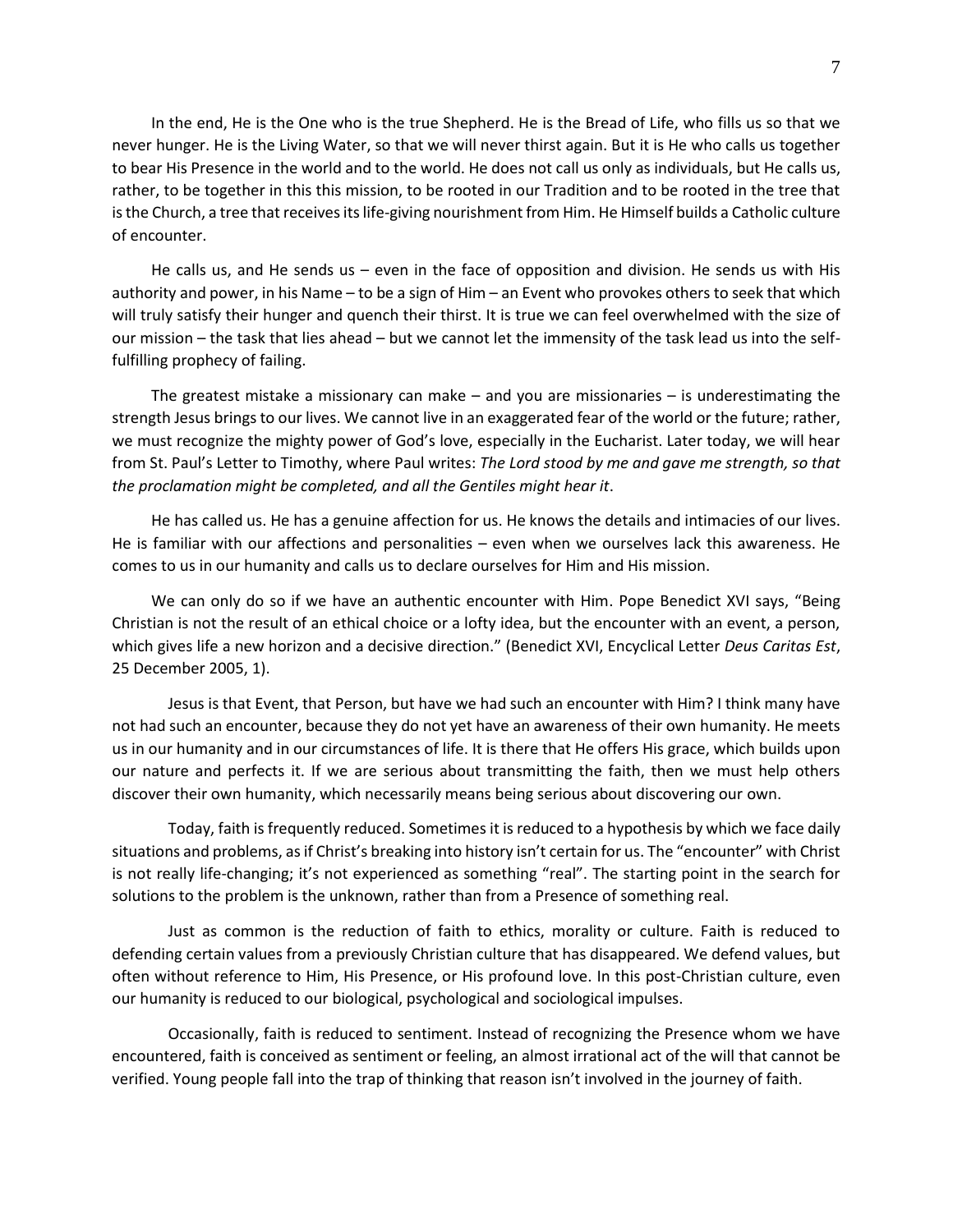Sometimes people no longer believe or believe without really believing, that is, they practice in a purely formalistic or ritualistic way or in an overly moralistic way. The faith seems more dead than alive, because they aren't living their own humanity or aren't sufficiently committed to their own humanity and to an awareness of their own humanity. It is precisely this that is the condition for being ready when Christ offers Himself to us through an Encounter.

By "commitment to one's own humanity" or "having an affection for oneself", I don't mean in a self-referential way. Rather affection for self means being surprised at not being made by yourself and being in awe and wonder of how one is made and pondering by Whom one is made. There is surprise and wonder at not being made by ourselves. Affection for self leads to the seriousness of gazing at one's own needs and lamenting when they are not met.

Affection for self requires having a true sense of poverty of spirit, or to quote the Beatitudes, having a "hunger and thirst for righteousness." Even Zacchaeus, a wealthy man, experienced Jesus' gaze upon him, which made him recognize his needs and his value. His deeply human needs (and his awareness of them) led him to hurry down from the sycamore tree to welcome Jesus.

Whether it is the need for love, personal fulfillment, friendship and companionship – those needs which young people say they have – unless people are guided to take these needs seriously, they won't come to an authentic faith. In contrast, those who have these needs and acknowledge them have an expectant waiting for something – something that is outside of themselves; they are open to the Infinite.

Their awareness of and affection for their own humanity is awakened by a gaze of love upon them – a gaze cast not only by the Lord but also by those who accompany them on their journey. As disciples, and we never cease being disciples, we are constantly becoming more aware of our humanity and God's gaze. As "missionary disciples", we help others discover their humanity, especially by our witness.

It is the witness of a humanity changed by the Lord that has the capacity to offer a coherent testimony to others, which helps them understand that they have value. The gaze provokes a wonder in them that leads them to ask questions about what will satisfy their aspirations, the desires of their hearts, including the desire for truth, beauty, and goodness. The personal witness and the gaze of love, especially from those who have had their own humanity changed by an encounter with Christ, will allow others to also gaze at themselves with tenderness rather than self-hatred and loathing.

There is a temptation to provide the faithful with all the answers to life's problems, based on our life or faith experiences or based on the *Catechism*, and yet, the question is an anthropological one. Chesterton wrote: "They say that the wise don't see the answer to the riddle of reason. The problem is not that the wise don't see the answer. It's that the wise don't see the riddle." (G.K. Chesterton, *Orthodoxy* (New York: Barnes and Noble, reprint 2004), 24).

Christ is the answer, but if we don't perceive the question (of our humanity), how can we understand the answer? This is the challenge – modern people have lost a sense of their own humanity and with it a sense of the Infinite, a sense of Mystery. As missionary disciples, we must help others to discover their own humanity by provoking questions: What is the meaning of existence? Why is there pain and death? Why is life worth living? What is True? Good? Beautiful? What does reality consist of and for what is it made?